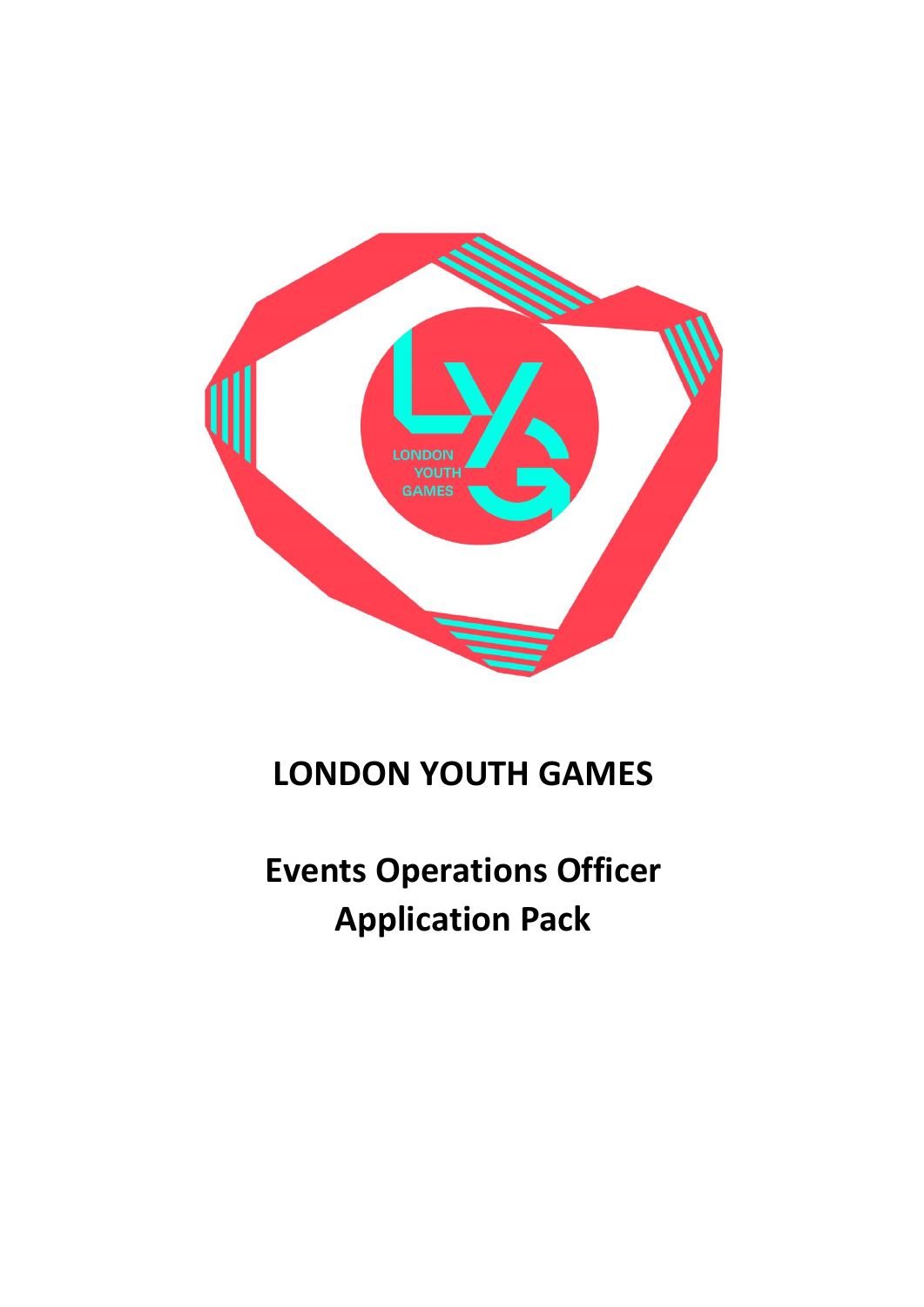

## **London Youth Games is recruiting an Events Operations Officer**

Do you want to play a part in creating the 'world's largest and most inclusive city-focused Youth Games that is accessible to all'? Are you passionate about 'using the power of competitive sport to create life-changing opportunities for all young Londoners'? Do the values of 'Fun, Friendship, Achievement, Inclusivity and Trust' align with your own values? If 'Yes', then we may have an amazing opportunity for you.

The London Youth Games use the power of competitive sport to create life-changing opportunities for all young Londoners. We have three core beliefs that we measure ourselves against.

- 'Sport is a right for all'.
- 'Sport improves physical and mental well-being'.
- 'Sport is a key driver of social integration'.

| Role:                        | Responsible for the operational support and delivery of the London Youth Games<br>events programme.  |
|------------------------------|------------------------------------------------------------------------------------------------------|
| Hours:                       | 37.5 hours a week (proposed working days Thursday – Monday but negotiable)                           |
| Salary:                      | £23,000 pro rata                                                                                     |
| Contract:                    | Fixed term contract ending on 31 July 2022                                                           |
| Location:                    | Office base - London South Bank University, SE1. Flexible approach to home-working<br>offered.       |
| Holiday:                     | 25 days per annum pro rata in addition to statutory bank holidays and lieu days for<br>weekend work. |
| <b>Reports to:</b>           | <b>Events and Workforce Manager</b>                                                                  |
| <b>Recruitment timetable</b> |                                                                                                      |
| <b>Closing date:</b>         | 12.00pm, Thursday 26 May 2022                                                                        |
| Interviews:                  | 30 May 2022                                                                                          |
| Start date:                  | Monday 6 June 2022                                                                                   |
| <b>Questions:</b>            | If you have any questions about the role, please contact John Burton on<br>07397021258               |

## **Job Title**: Events Operations Officer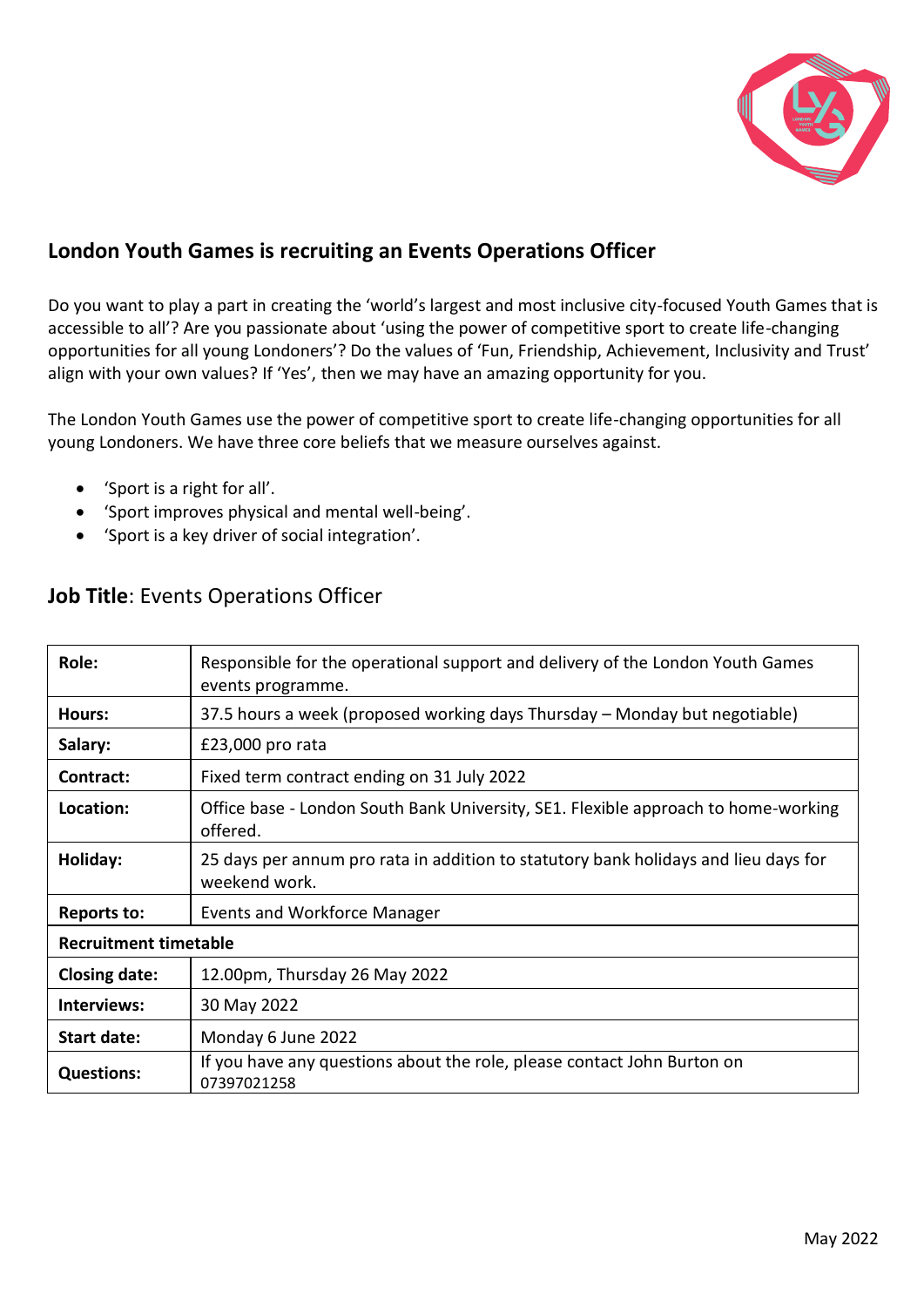

| To apply:    | Please send your CV with a covering letter (maximum 1 page)<br>outlining your suitability for the role and detailing why you are<br>interested to jobs@londonyouthgames.org.                                                                                                                                                                                                                                                                                                                                                                                                                                                                                                                                                    |
|--------------|---------------------------------------------------------------------------------------------------------------------------------------------------------------------------------------------------------------------------------------------------------------------------------------------------------------------------------------------------------------------------------------------------------------------------------------------------------------------------------------------------------------------------------------------------------------------------------------------------------------------------------------------------------------------------------------------------------------------------------|
|              | As an Equal Opportunities employer, we are fully committed to providing equal<br>opportunities for all employees, workers, and job applicants, and to eliminating<br>unlawful and unfair discrimination. We aim to create a culture that encourages and<br>values diversity, and that appoints, rewards, and promotes staff based on merit. To<br>support our understanding how effective we are at ensuring our equal opportunities<br>commitments are upheld we ask all job applicants to complete this voluntary Equal<br><b>Opportunities Recruitment Monitoring Form.</b><br>Any responses provided by you will be held in the strictest confidence and kept<br>separate from the job application decision-making process. |
| Please note: | The role will require weekend and evening work and therefore could be suited to<br>$\bullet$<br>someone looking for flexible working.<br>CVs sent without a covering letter will not be accepted.<br>Receipt of your application will be acknowledged by email.                                                                                                                                                                                                                                                                                                                                                                                                                                                                 |

## **About the London Youth Games**

For over 40 years we have proudly delivered an extensive programme of events including over 30 sports, providing opportunities for young Londoners in both their school and community settings. With our fantastic partners Nike, Sport England, the GLA, London Sport and the 33 Boroughs of London we are excited to enter the next phase of our development having recently released our new five-year strategy "Every Young Londoner's Games".

Dina Asher-Smith, Raheem Sterling and David Weir are some of the sporting legends who have achieved great things having taken part in the London Youth Games. However, it is not just elite performers we create opportunities for. We are committed to providing opportunities through both participation and volunteering for all young Londoners, with a commitment that our workforce and the Games become reflective of London's rich diversity. We encourage applications from people from diverse backgrounds including Black, Asian, and ethnically diverse people, disabled people, women, and people from the LGBTQ+ communities.

#### **About You**

London Youth Games are looking for someone with a passion for event management, and who can demonstrate a flexible and team-based approach. You will understand event planning and logistics, including experience working with venues, suppliers, and volunteers. You will be a strong multi-tasker and be comfortable with manual labour and driving in and around London.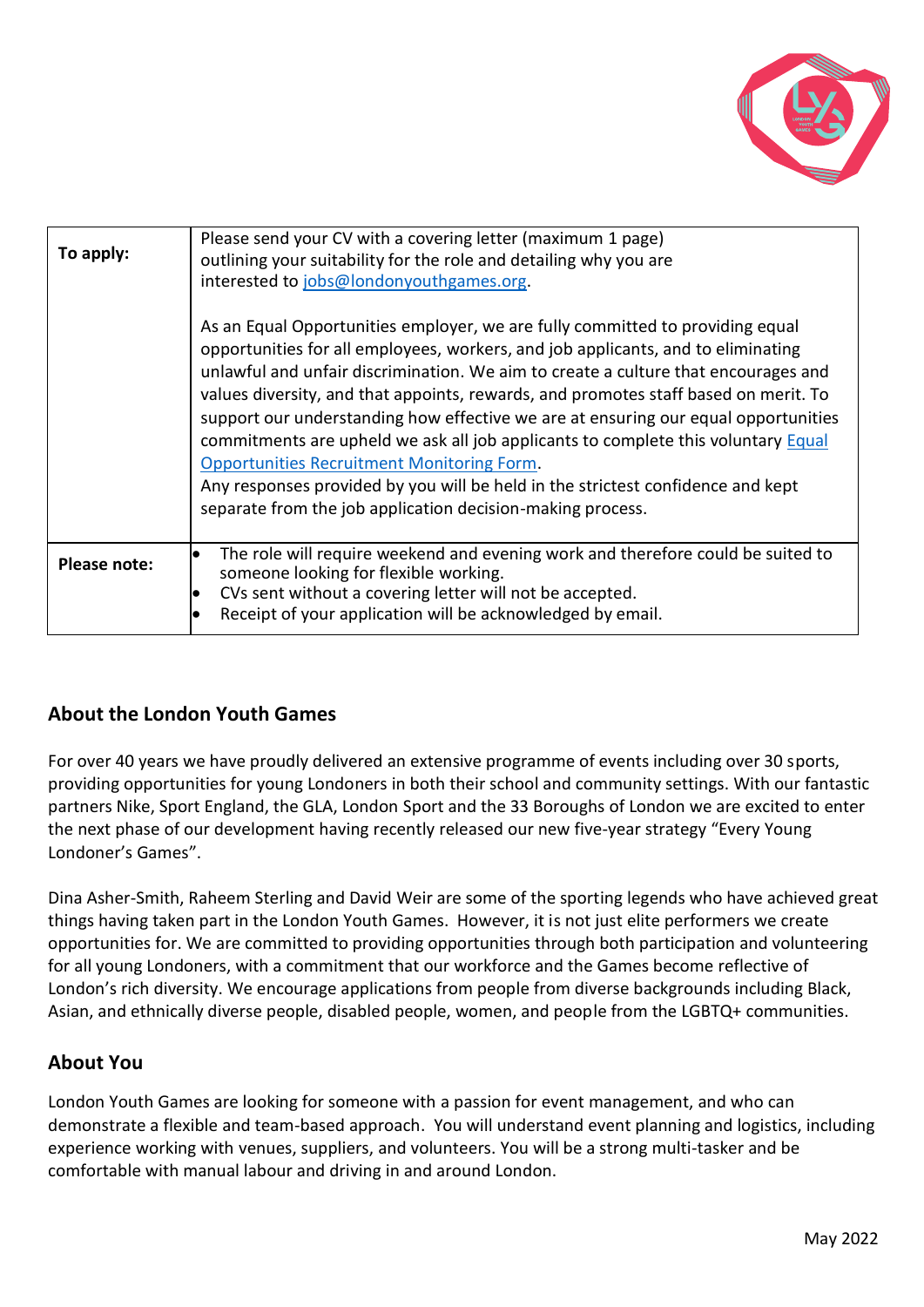

#### **Role Purpose**

Working alongside and reporting directly to the Events and Workforce Manager, you will support the planning, organisation and delivery of the London Youth Games event programme.

#### **Key Responsibilities**

- Support the Event and Workforce team to manage all operations related to event delivery.
- Collate and finalise event documentation for your portfolio of events
- Liaise with venues to ensure appropriate access times, storage and staffing have been arranged.
- Booking of event equipment transportation.
- Support collation and packing of equipment at our storage unit ready for each event.
- Lead on pre and post-event logistics, including the transportation of event equipment, set up of branding and sporting infrastructure at the event site, and break down of event site.
- Work closely with the Sport Development & Delivery team to ensure all event logistics and sport requirements are met for each event.
- Maintain relationships with external suppliers including venue contacts, sub-contractors, professional services, and any other providers.

#### **Person Criteria**

#### **Essential**

- Experience of contractor/supplier management.
- Experience of producing event information and meeting tight deadlines.
- Ability to take ownership of projects and take pride in delivering outstanding results.
- Practical experience of event delivery
- Working with stakeholders to deliver successful events.
- Development of event planning documents and other communication tools
- Full UK driving license and willingness to drive small-to-medium sized vans in London.
- Able to work regularly on weekends

#### **Desirable**

- Experience of recruiting, training, and deployment of volunteers.
- Passion for a variety of sports
- Experience of working with young people.
- Ability to plan, prioritise and organise work with limited supervision.

#### **Other Requirements of Role**

- The post holder will need to work some evenings and weekends. This provides the opportunity for flexible working practices.
- LYG has a commitment to a positive work-life balance.